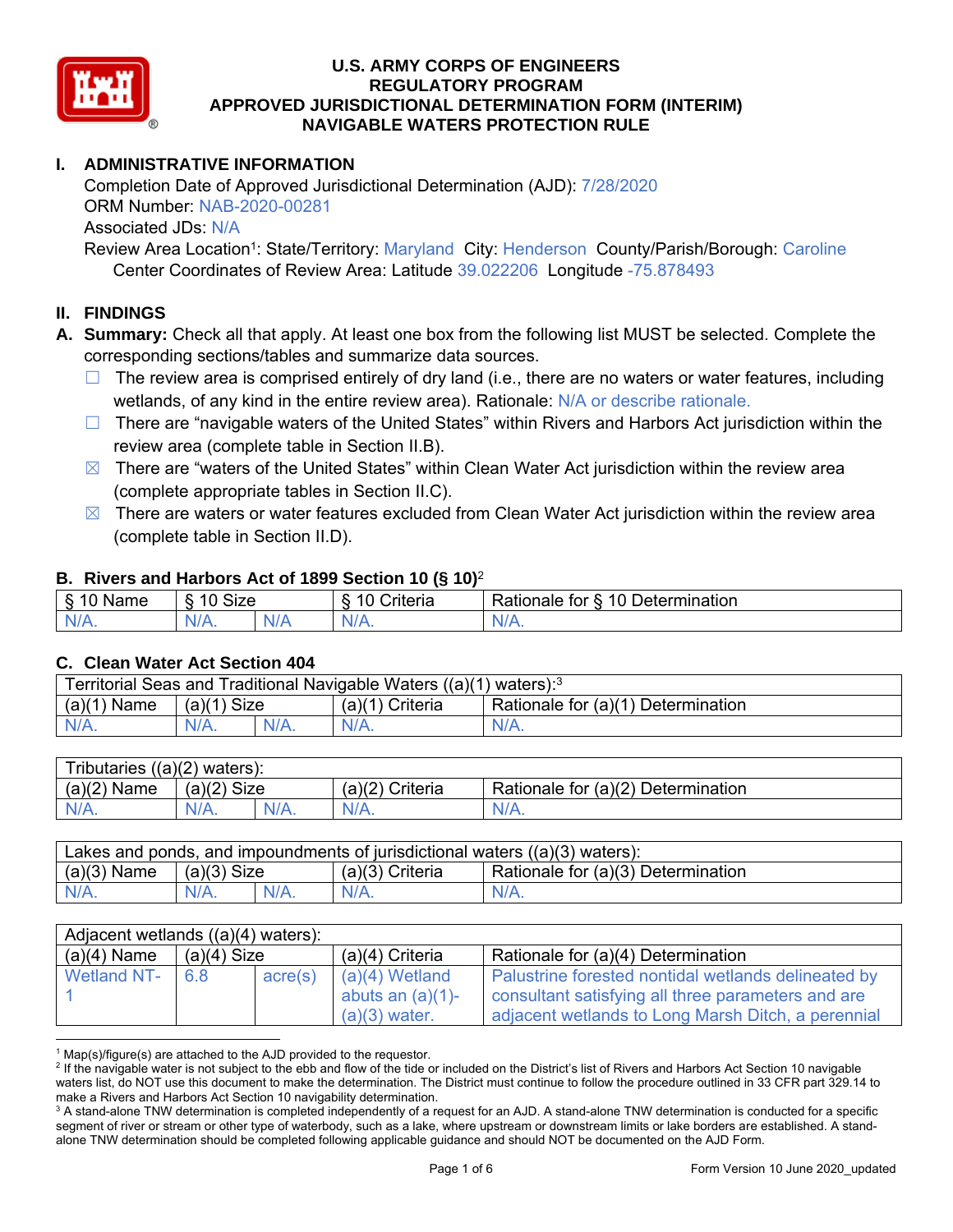

 $\overline{a}$ 

#### **U.S. ARMY CORPS OF ENGINEERS REGULATORY PROGRAM APPROVED JURISDICTIONAL DETERMINATION FORM (INTERIM) NAVIGABLE WATERS PROTECTION RULE**

|               | Adjacent wetlands $((a)(4)$ waters): |                   |                                                         |
|---------------|--------------------------------------|-------------------|---------------------------------------------------------|
| $(a)(4)$ Name | $(a)(4)$ Size                        | $(a)(4)$ Criteria | Rationale for (a)(4) Determination                      |
|               |                                      |                   | tributary (a)(2) to Tuckahoe Creek. Drainage to the     |
|               |                                      |                   | (a)(2) tributary from the wetland are visible on aerial |
|               |                                      |                   | photography and on LiDAR. The wetlands touch at         |
|               |                                      |                   | least one point or side of Long Marsh Ditch. There is   |
|               |                                      |                   | no physical separation from the (a)(2) water.           |

## **D. Excluded Waters or Features**

| Excluded waters $((b)(1) - (b)(12))$ : <sup>4</sup> |                       |                |                                                                                                                                                                                                      |                                                                                                                                                                                                                                                                                                                                                                                                                                                                                                                                                                                                                                                                                                                                                                                                                                                                                                                                                                                                                                                                                                                                                                                                                                                                                                                                                                                                                                                                                                                                                                                                                                                                                                                                                       |
|-----------------------------------------------------|-----------------------|----------------|------------------------------------------------------------------------------------------------------------------------------------------------------------------------------------------------------|-------------------------------------------------------------------------------------------------------------------------------------------------------------------------------------------------------------------------------------------------------------------------------------------------------------------------------------------------------------------------------------------------------------------------------------------------------------------------------------------------------------------------------------------------------------------------------------------------------------------------------------------------------------------------------------------------------------------------------------------------------------------------------------------------------------------------------------------------------------------------------------------------------------------------------------------------------------------------------------------------------------------------------------------------------------------------------------------------------------------------------------------------------------------------------------------------------------------------------------------------------------------------------------------------------------------------------------------------------------------------------------------------------------------------------------------------------------------------------------------------------------------------------------------------------------------------------------------------------------------------------------------------------------------------------------------------------------------------------------------------------|
| <b>Exclusion Name</b>                               | <b>Exclusion Size</b> |                | Exclusion <sup>5</sup>                                                                                                                                                                               | <b>Rationale for Exclusion Determination</b>                                                                                                                                                                                                                                                                                                                                                                                                                                                                                                                                                                                                                                                                                                                                                                                                                                                                                                                                                                                                                                                                                                                                                                                                                                                                                                                                                                                                                                                                                                                                                                                                                                                                                                          |
| <b>PDA Tax Ditch-</b><br>M1                         | 1,521                 | linear<br>feet | $(b)(5)$ Ditch that is<br>not an $(a)(1)$ or<br>$(a)(2)$ water, and<br>those portions of<br>a ditch<br>constructed in an<br>$(a)(4)$ water that<br>do not satisfy the<br>conditions of<br>$(c)(1)$ . | During the June 18, 2020 site visit, there was no<br>evidence this main run collecting ditch would<br>satisfy a flow regime under the definition of a<br>"tributary" (i.e., either perennial or intermittent<br>flow) to Long Marsh Ditch, a perennial tributary<br>to the Choptank River. No discrete and confined<br>surface water flows were observed in the field or<br>during a review of recent aerial photography<br>during the wet season. Historically, this ditch<br>feature was constructed per the "Bridgetown"<br>Heights Public Drainage Association (PDA)" tax<br>ditch maps dating to 1964-1968 timeframe. The<br>ditch was excavated out of areas documented as<br>hydric soils typically characteristic of isolated<br>Delmarva Bay wetland communities typical of<br>this region of Caroline County. The PDA tax<br>maps identified approximately 1.2 miles of<br>drainage ditch network was constructed with a<br>drainage area of approximately 118 acres.<br>Although "Lenni" and "Fallsington" soil series<br>may have seasonal high groundwater tables,<br>these soils under normal conditions in a "typical<br>year" would not contribute intermittent surface<br>water flow downstream to Long Marsh Ditch.<br>Since Corsica mapped soils series comprises<br>the upper limits of the mainstem ditch to the<br>east, the map soil series is usually associated<br>with closed depressions (Delmarva Bays), which<br>only occasionally having ephemeral discharges<br>and are typically isolated features. Therefore, the<br>contributing flow to this ditch feature is largely<br>overland topographic sheet flow from the<br>adjacent croplands and a roadside drainage<br>ditch entering the site. While historically the |

<sup>4</sup> Some excluded waters, such as (b)(2) and (b)(4), may not be specifically identified on the AJD form unless a requestor specifically asks a Corps district to do so. Corps districts may, in case-by-case instances, choose to identify some or all of these waters within the review area.  $^5$  Because of the broad nature of the (b)(1) exclusion and in an effort to collect data on specific types of waters that would be covered by the (b)(1)

exclusion, four sub-categories of (b)(1) exclusions were administratively created for the purposes of the AJD Form. These four sub-categories are not new exclusions, but are simply administrative distinctions and remain (b)(1) exclusions as defined by the NWPR.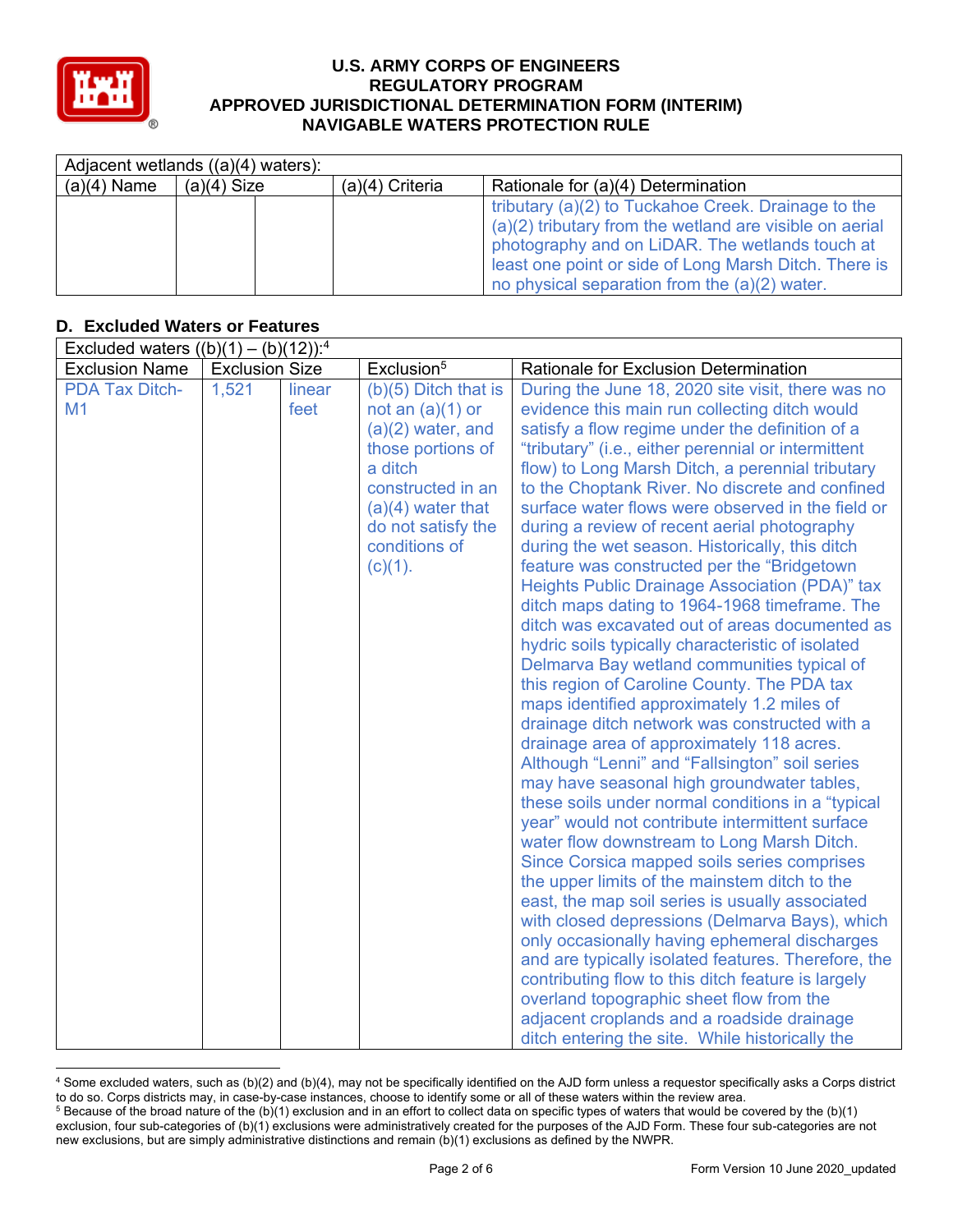

| Excluded waters $((b)(1) - (b)(12))$ : <sup>4</sup> |                       |                |                                                                                                                                                                                                      |                                                                                                                                                                                                                                                                                                                                                                                                                                                                                                                                                                                                                                                                                                                                                                                                                                                                                                                                                                                                                                                                                                                                                                         |
|-----------------------------------------------------|-----------------------|----------------|------------------------------------------------------------------------------------------------------------------------------------------------------------------------------------------------------|-------------------------------------------------------------------------------------------------------------------------------------------------------------------------------------------------------------------------------------------------------------------------------------------------------------------------------------------------------------------------------------------------------------------------------------------------------------------------------------------------------------------------------------------------------------------------------------------------------------------------------------------------------------------------------------------------------------------------------------------------------------------------------------------------------------------------------------------------------------------------------------------------------------------------------------------------------------------------------------------------------------------------------------------------------------------------------------------------------------------------------------------------------------------------|
| <b>Exclusion Name</b>                               | <b>Exclusion Size</b> |                | Exclusion <sup>5</sup>                                                                                                                                                                               | Rationale for Exclusion Determination                                                                                                                                                                                                                                                                                                                                                                                                                                                                                                                                                                                                                                                                                                                                                                                                                                                                                                                                                                                                                                                                                                                                   |
|                                                     |                       |                |                                                                                                                                                                                                      | ditch was constructed in wetland areas, the<br>farmed nontidal wetland areas are currently in<br>agricultural use and a PC designation was made<br>on November 8, 1988. The ditch feature is a<br>non-jurisdictional conveyance as an excluded                                                                                                                                                                                                                                                                                                                                                                                                                                                                                                                                                                                                                                                                                                                                                                                                                                                                                                                          |
| <b>PDA Tax Ditch-</b><br>T <sub>1</sub>             | 1,133                 | linear<br>feet | $(b)(5)$ Ditch that is<br>not an $(a)(1)$ or<br>$(a)(2)$ water, and<br>those portions of<br>a ditch<br>constructed in an<br>$(a)(4)$ water that<br>do not satisfy the<br>conditions of<br>$(c)(1)$ . | feature. Excluded under 33 CFR 328.3(b).<br>During the June 18, 2020 site visit, there was no<br>perennial or intermittent flow observed/confined<br>to the ditch channel. Further no discharge flow<br>was evident to Long Marsh Ditch, a perennial<br>tributary. The linear feature is identified as the<br>"Trib 1" per. the "Bridgetown Heights Public<br>Drainage Association (PDA)" tax ditch maps<br>(1964-1968). The feature was constructed as<br>part of the approximately 1.2 mile long drainage<br>ditch network with a drainage area of 118 acres.<br>While Lenni and Fallsington soils may have<br>seasonal high groundwater tables, the soil series<br>under normal conditions in a typical year would<br>not contribute intermittent flow. Further Corsica<br>soils are usually closed depressions only<br>occasionally having ephemeral discharges and<br>are generally considered geographically isolated.<br>The areas on either side of the ditch feature are<br>currently in agricultural use and have a PC<br>designation. The ditch feature is non-<br>jurisdictional conveyances and is an excluded<br>feature. Excluded under 33 CFR 328.3(b). |
| <b>PDA Tax Ditch-</b><br>T <sub>2</sub>             | 1,253                 | linear<br>feet | $(b)(5)$ Ditch that is<br>not an $(a)(1)$ or<br>$(a)(2)$ water, and<br>those portions of<br>a ditch<br>constructed in an<br>$(a)(4)$ water that<br>do not satisfy the<br>conditions of<br>$(c)(1)$ . | During the June 18, 2020 site visit, there was no<br>perennial or intermittent flow observed/confined<br>to the ditch channel. Further, no discharge flow<br>evident to Long Marsh Ditch, a perennial<br>tributary to Mason Creek, was observed existing<br>beneath the mine. The linear feature is identified<br>as the "Trib 2 per the "Bridgetown Heights Public<br>Drainage Association (PDA)" tax ditch maps<br>(1964-1968). The feature was constructed as<br>part of the approximately 1.2 mile long drainage<br>ditch network with a drainage area of 118 acres.<br>While Lenni and Fallsington soils may have<br>seasonal high groundwater tables, the soil series<br>under normal conditions in a typical year would<br>not contribute intermittent flow. Further Corsica<br>soils are usually closed depressions only<br>occasionally having ephemeral discharges and<br>are general considered geographically isolated.<br>The areas on either side of the ditch feature are<br>currently in agricultural use and have PC                                                                                                                                   |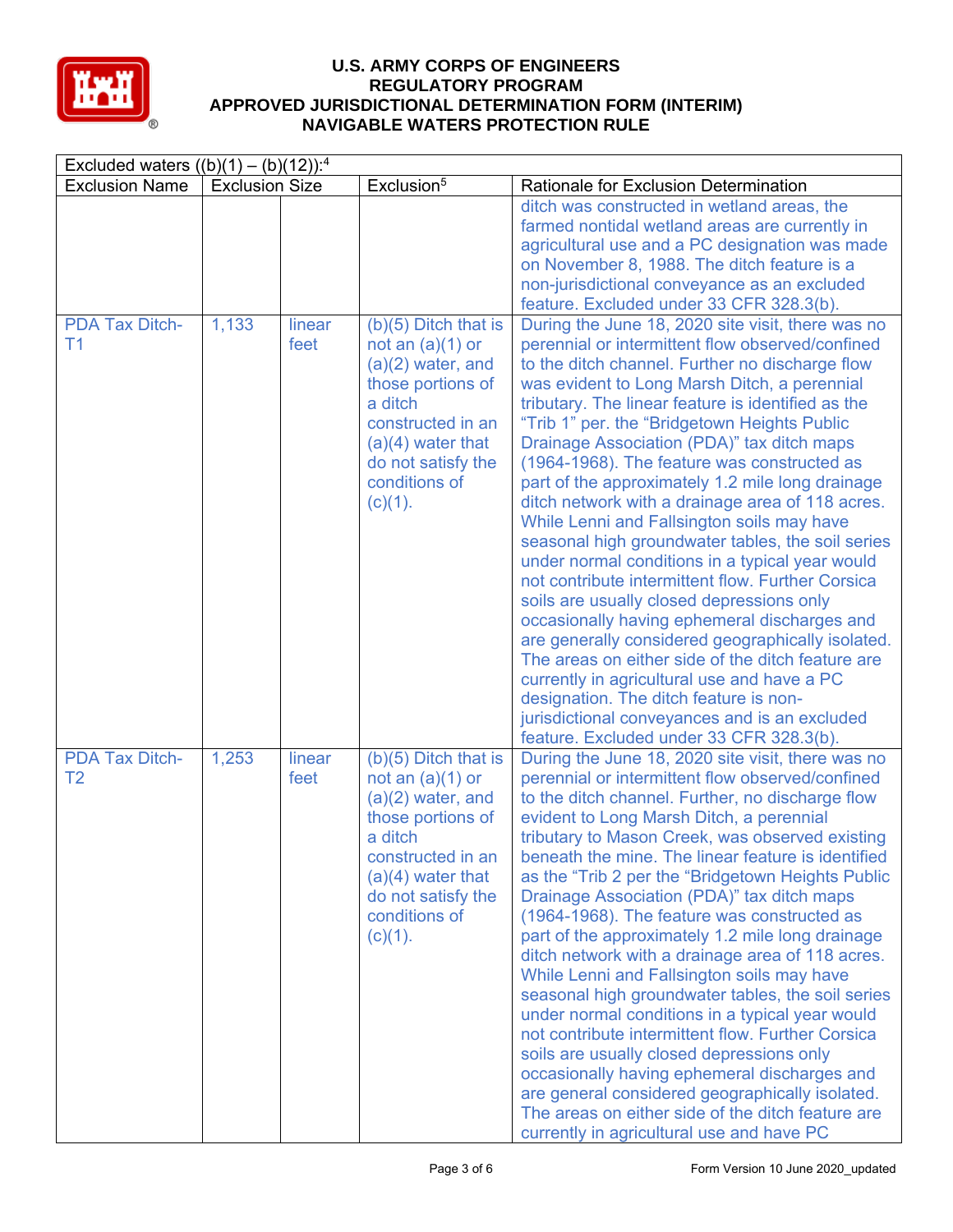

| Excluded waters $((b)(1) - (b)(12))$ : <sup>4</sup> |                       |                  |                                                                                                                                                                                                                                                         |                                                                                                                                                                                                                                                                                                                                                                                                                                                                                                                                                                                                                                                                                                                                                           |  |
|-----------------------------------------------------|-----------------------|------------------|---------------------------------------------------------------------------------------------------------------------------------------------------------------------------------------------------------------------------------------------------------|-----------------------------------------------------------------------------------------------------------------------------------------------------------------------------------------------------------------------------------------------------------------------------------------------------------------------------------------------------------------------------------------------------------------------------------------------------------------------------------------------------------------------------------------------------------------------------------------------------------------------------------------------------------------------------------------------------------------------------------------------------------|--|
| <b>Exclusion Name</b>                               | <b>Exclusion Size</b> |                  | Exclusion <sup>5</sup>                                                                                                                                                                                                                                  | Rationale for Exclusion Determination                                                                                                                                                                                                                                                                                                                                                                                                                                                                                                                                                                                                                                                                                                                     |  |
|                                                     |                       |                  |                                                                                                                                                                                                                                                         | designation (PC Areas A, B and C). Excluded<br>under 33 CFR 328.3(b).                                                                                                                                                                                                                                                                                                                                                                                                                                                                                                                                                                                                                                                                                     |  |
| <b>Artificial Pond</b>                              | 1.73                  | $\text{acre}(s)$ | (b)(9) Water-filled<br>depression<br>constructed/exca<br>vated in<br>upland/non-<br>jurisdictional<br>water incidental<br>to<br>mining/constructi<br>on or pit<br>excavated in<br>upland/non-<br>jurisdictional<br>water to obtain<br>fill/sand/gravel. | The artificial pond feature is incidental to the<br>ongoing surface mining operation and dates<br>back to before April 1992. Review of time-lapse<br>aerial photography shows this feature is not an<br>impoundment of Long Marsh Ditch, and (a)(2)<br>water located off-site with perennial flow to the<br>Choptank River. While the pond was<br>documented as being constructed in<br>"Longmarsh" soils, a mapped hydric series, the<br>features was constructed in an PC area per the<br><b>USDA Soil Conservation Service November 8,</b><br>1988 determination. The existing pond feature<br>was historically constructed as a borrow pit<br>dating back to the early 1970s used to obtain<br>gravel material. Excluded under 33 CFR<br>$328.3(b)$ . |  |
| <b>Surface Mine</b><br>Phase 1                      | 10                    | $\text{acre}(s)$ | (b)(9) Water-filled<br>depression<br>constructed/exca<br>vated in<br>upland/non-<br>jurisdictional<br>water incidental<br>to<br>mining/constructi<br>on or pit<br>excavated in<br>upland/non-<br>jurisdictional<br>water to obtain<br>fill/sand/gravel. | Excluded feature is entirely contained within the<br>Phase 1 surface mining area limits and<br>encompasses an approximately 40 acre surface<br>mining area. Currently this 40-acre activity<br>mining area contains an open-water feature that<br>has formed incidental to the ongoing sand and<br>gravel mining operation. An approximately 10-<br>acre water-filled depression has formed from<br>material removal/excavation and groundwater.<br>Prior to this area being used for sand and gravel<br>mining, a wetland determination was completed<br>by the USDA Soil Conservation Service dated<br>November 8, 1988 designating the area as PC.<br>Excluded under 33 CFR 328.3(b).                                                                  |  |
| PC Area-A                                           | 30.0                  | $\text{acre}(s)$ | $(b)(6)$ Prior<br>converted<br>cropland.                                                                                                                                                                                                                | <b>Certified USDA Soil Conservation Service Prior</b><br>Converted (PC) wetland designation November<br>8, 1988; In addition, the Corps independently<br>evaluated PC areas during June 18, 2020 field<br>investigation. Area currently in agricultural<br>production. Excluded under 33 CFR 328.3(b).                                                                                                                                                                                                                                                                                                                                                                                                                                                    |  |
| <b>PC Area-B</b>                                    | 31.8                  | $\text{acre}(s)$ | $(b)(6)$ Prior<br>converted<br>cropland.                                                                                                                                                                                                                | A Certified USDA Soil Conservation Service<br>Prior Converted (PC) wetland designation<br>November 8, 1988; In addition, the Corps<br>independently evaluated PC areas during June<br>18, 2020 field investigation. Area currently in<br>agricultural production. Excluded under 33 CFR<br>$328.3(b)$ .                                                                                                                                                                                                                                                                                                                                                                                                                                                   |  |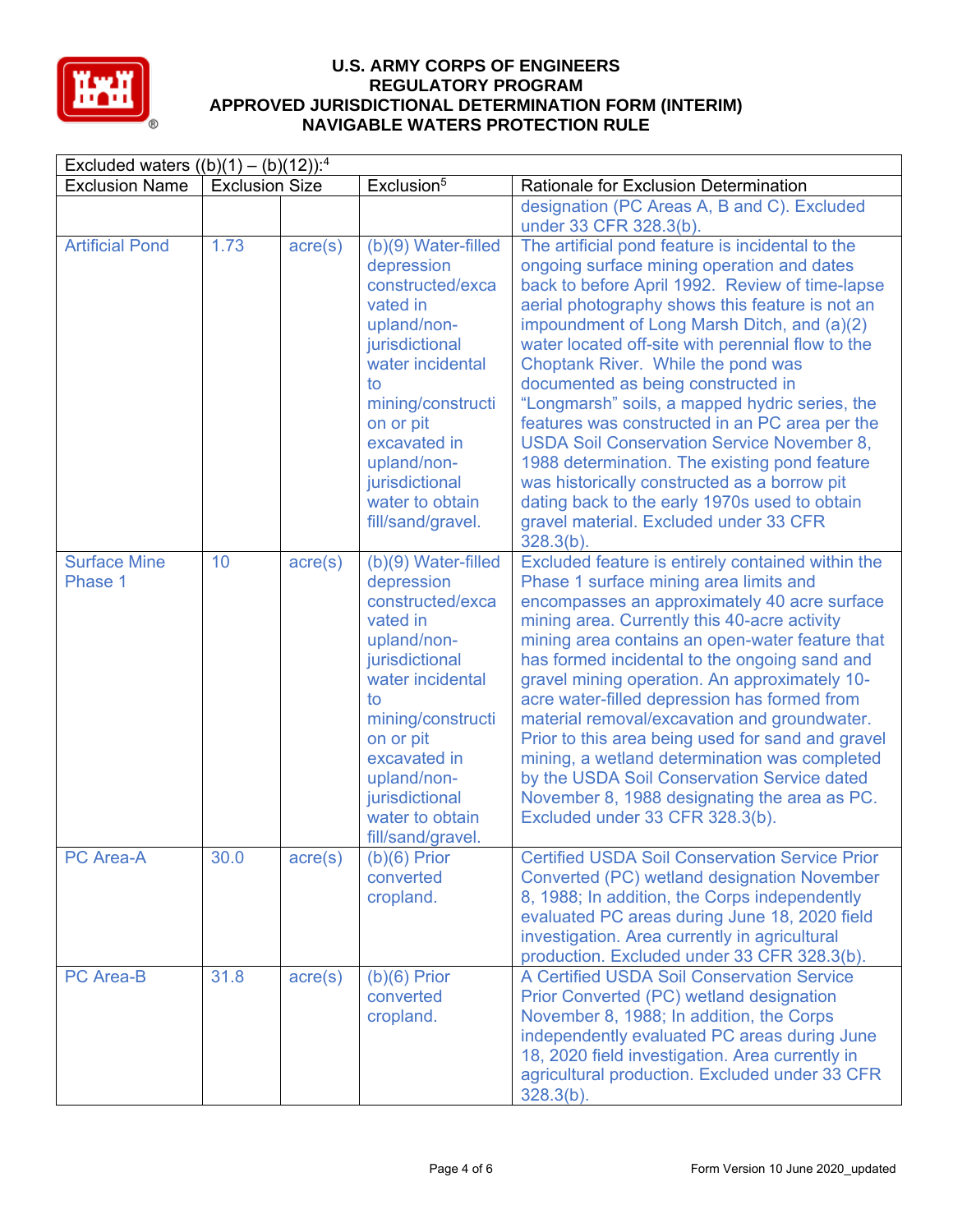

| Excluded waters $((b)(1) - (b)(12))$ : <sup>4</sup> |                       |                  |                                                                                                                                                                                                      |                                                                                                                                                                                                                                                                                                                                                                                                                                                                                                                                                                                                                                                                                                                                                                                                                                                                                                                                                                                                                                                                                                                                                                                                                                                                                                                                                                 |
|-----------------------------------------------------|-----------------------|------------------|------------------------------------------------------------------------------------------------------------------------------------------------------------------------------------------------------|-----------------------------------------------------------------------------------------------------------------------------------------------------------------------------------------------------------------------------------------------------------------------------------------------------------------------------------------------------------------------------------------------------------------------------------------------------------------------------------------------------------------------------------------------------------------------------------------------------------------------------------------------------------------------------------------------------------------------------------------------------------------------------------------------------------------------------------------------------------------------------------------------------------------------------------------------------------------------------------------------------------------------------------------------------------------------------------------------------------------------------------------------------------------------------------------------------------------------------------------------------------------------------------------------------------------------------------------------------------------|
| <b>Exclusion Name</b>                               | <b>Exclusion Size</b> |                  | Exclusion <sup>5</sup>                                                                                                                                                                               | Rationale for Exclusion Determination                                                                                                                                                                                                                                                                                                                                                                                                                                                                                                                                                                                                                                                                                                                                                                                                                                                                                                                                                                                                                                                                                                                                                                                                                                                                                                                           |
| <b>PC Area-C</b>                                    | 23.4                  | $\text{acre}(s)$ | $(b)(6)$ Prior<br>converted<br>cropland.                                                                                                                                                             | A Certified USDA Soil Conservation Service<br>Prior Converted (PC) wetland designation<br>November 8, 1988. In addition, the Corps<br>independently evaluated PC areas during June<br>18, 2020 field investigation. Area currently in<br>agricultural production. Excluded under 33 CFR<br>$328.3(b)$ .                                                                                                                                                                                                                                                                                                                                                                                                                                                                                                                                                                                                                                                                                                                                                                                                                                                                                                                                                                                                                                                         |
| Ditch NTW-2                                         | 0.11                  | $\text{acre}(s)$ | $(b)(5)$ Ditch that is<br>not an $(a)(1)$ or<br>$(a)(2)$ water, and<br>those portions of<br>a ditch<br>constructed in an<br>$(a)(4)$ water that<br>do not satisfy the<br>conditions of<br>$(c)(1)$ . | NTW-1 is a nontidal linear drainage ditch<br>constructed in mapped Corsica hydric soils<br>series. Due to lack of ditch maintenance for<br>agricultural purposes, nontidal wetland features<br>have developed within the ditch bottom. The<br>ditch feature was not constructed as part of the<br><b>Public Drainage Association (PDA) tax ditch</b><br>since the feature was not included as part of the<br>original construction drawings and is absent from<br>the Caroline County Soil Conservation District<br>(SCD) PDA construction/drainage maps. While<br>this linear feature satisfies the NWPR definition<br>of a "wetland" under (c)(16), the feature would<br>not satisfy "adjacent wetland" criteria under<br>paragraph (c)(1) since the feature is not abutting<br>an $(a)(1)$ , $a(2)$ , or $a(3)$ water nor is the feature<br>inundated by flooding from such waters.<br>Further, there was no observed direct surface<br>water flow observed within the feature during the<br>June 18, 2020 site visit. The flow exits the site<br>into man-made roadside ditches with no<br>observed connection to Long Marsh Ditch.<br>Further either side of the linear conveyance was<br>planted in corn and historically dating back to<br>1964. The contributing flow would be overland<br>sheet flow seasonally. Excluded under 33 CFR<br>$328.3(b)$ . |

### **III. SUPPORTING INFORMATION**

- **A. Select/enter all resources** that were used to aid in this determination and attach data/maps to this document and/or references/citations in the administrative record, as appropriate.
	- $\boxtimes$  Information submitted by, or on behalf of, the applicant/consultant: delineation survey plan prepared by Lane Engineering, LLC dated June 11, 2020; revised June 26, 2020.
		- This information is sufficient for purposes of this AJD. Rationale: N/A.
	- ☐ Data sheets prepared by the Corps: N/A.
	- ☒ Photographs: Aerial and Other: Google Earth Pro April 1992, February 2008, October 2009; May
	- 2013; 2015 November and 2018 June. Photos taken by the Corps during the June 18, 2020 site visit.
	- $\boxtimes$  Corps site visit(s) conducted on: June 18, 2020.